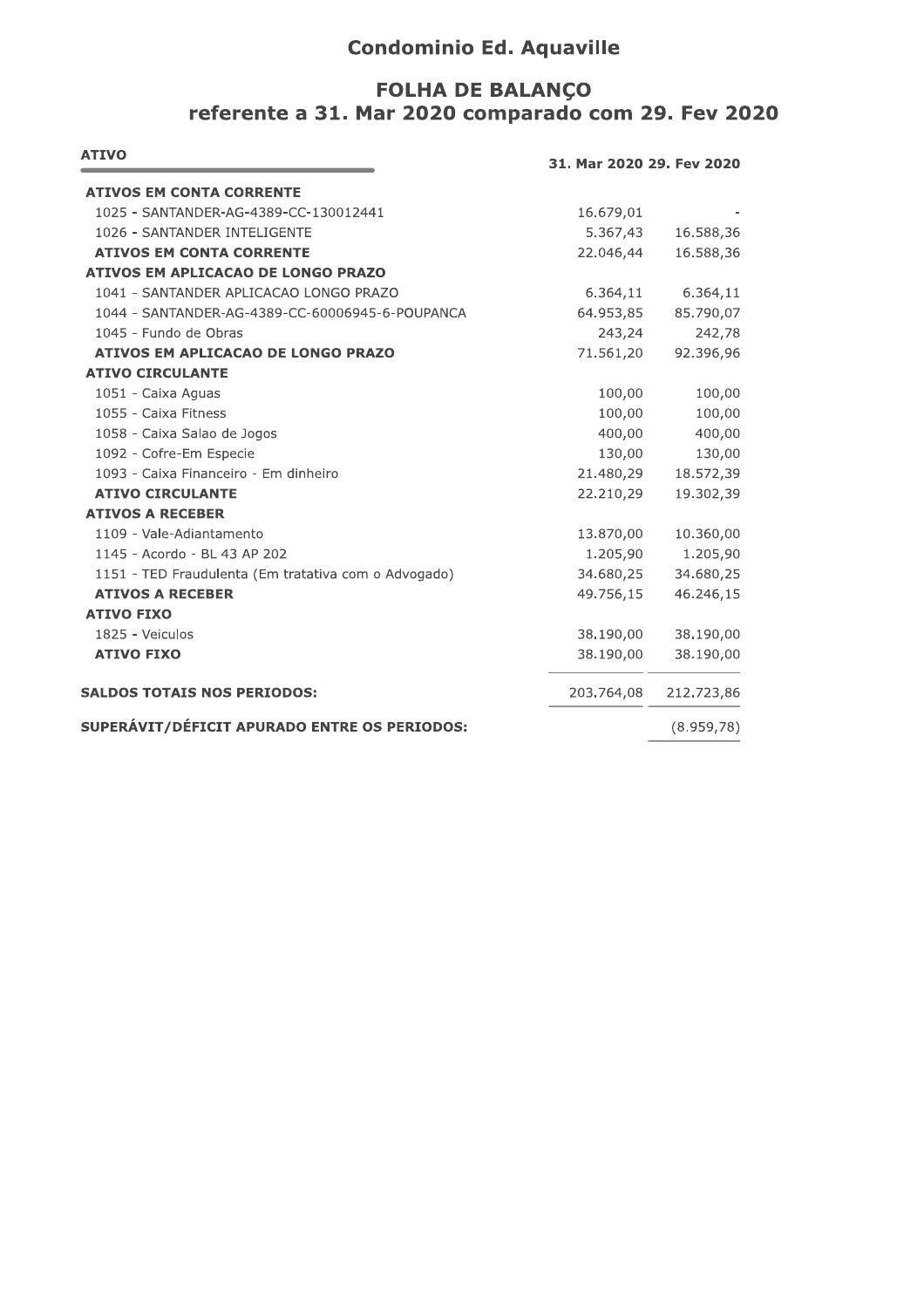## **Condominio Ed. Aquaville**

## **RECEITAS x DESPESAS** pelo período 01. Marco 2020 Até 31. Marco 2020

| 3909 - Taxa Ordinaria-201909<br>3910 - Taxa Ordinaria-201910<br>3911 - Taxa Ordinaria-201911<br>3912 - Taxa Ordinaria-201912<br>4001 - Taxa Ordinaria-202001<br>4002 - Taxa Ordinaria-202002<br>4003 - Taxa Ordinaria-202003<br>4004 - Taxa Ordinaria-202004<br>4005 - Taxa Ordinaria-202005<br>4006 - Taxa Ordinaria-202006<br>4007 - Taxa Ordinaria-202007<br>4008 - Taxa Ordinaria-202008<br>4009 - Taxa Ordinaria-202009<br>4010 - Taxa Ordinaria-202010<br>4011 - Taxa Ordinaria-202011<br>4012 - Taxa Ordinaria-202012<br>4101 - Taxa Ordinaria-202101<br>4102 - Taxa Ordinaria-202102<br><b>RECEITAS DE TAXAS ORDINARIAS</b><br>5909 - Taxa Fundo de Reserva-201909<br>5910 - Taxa Fundo de Reserva-201910<br>5911 - Taxa Fundo de Reserva-201911<br>5912 - Taxa Fundo de Reserva-201912<br>6001 - Taxa Fundo de Reserva-202001<br>6002 - Taxa Fundo de Reserva-202002<br>6003 - Taxa Fundo de Reserva-202003<br>6004 - Taxa Fundo de Reserva-202004<br>6005 - Taxa Fundo de Reserva-202005<br>6006 - Taxa Fundo de Reserva-202006<br>6007 - Taxa Fundo de Reserva-202007<br>6008 - Taxa Fundo de Reserva-202008<br>6009 - Taxa Fundo de Reserva-202009<br>6010 - Taxa Fundo de Reserva-202010<br>6011 - Taxa Fundo de Reserva-202011<br>6012 - Taxa Fundo de Reserva-202012<br>6101 - Taxa Fundo de Reserva-202101<br>6102 - Taxa Fundo de Reserva-202102<br>RECEITA DE TAXAS PARA FUNDO DE RESERVA<br>7902 - Taxa Fundo de Obras -201902<br>7903 - Taxa Fundo de Obras -201903<br>7904 - Taxa Fundo de Obras -201904<br>7906 - Taxa Fundo de Obras -201906<br>7907 - Taxa Fundo de Obras -201907<br>7910 - Taxa Extra Reveillon 2019/2020 -201910<br>8003 - Taxa Fundo de Obras -202003<br>8004 - Taxa Fundo de Obras -202004<br>8005 - Taxa Fundo de Obras -202005<br>8006 - Taxa Fundo de Obras -202006 | <b>RECEITAS DE TAXAS ORDINARIAS</b><br>RECEITA DE TAXAS PARA FUNDO DE RESERVA<br>RECEITA DE TAXAS PARA FUNDO DE MELHORIA | <b>RECEITAS</b> | 01. Mar 2020<br>31. Mar 2020 |
|--------------------------------------------------------------------------------------------------------------------------------------------------------------------------------------------------------------------------------------------------------------------------------------------------------------------------------------------------------------------------------------------------------------------------------------------------------------------------------------------------------------------------------------------------------------------------------------------------------------------------------------------------------------------------------------------------------------------------------------------------------------------------------------------------------------------------------------------------------------------------------------------------------------------------------------------------------------------------------------------------------------------------------------------------------------------------------------------------------------------------------------------------------------------------------------------------------------------------------------------------------------------------------------------------------------------------------------------------------------------------------------------------------------------------------------------------------------------------------------------------------------------------------------------------------------------------------------------------------------------------------------------------------------------------------------------------------------------------------------------------------------------------------------------------------------------|--------------------------------------------------------------------------------------------------------------------------|-----------------|------------------------------|
|                                                                                                                                                                                                                                                                                                                                                                                                                                                                                                                                                                                                                                                                                                                                                                                                                                                                                                                                                                                                                                                                                                                                                                                                                                                                                                                                                                                                                                                                                                                                                                                                                                                                                                                                                                                                                    |                                                                                                                          |                 |                              |
| 15,00<br>300,00<br>300,00<br>300,00<br>300,00<br>300,00<br>205,00<br>82.500,00<br>2.100,00<br>945,00<br>1.200,00                                                                                                                                                                                                                                                                                                                                                                                                                                                                                                                                                                                                                                                                                                                                                                                                                                                                                                                                                                                                                                                                                                                                                                                                                                                                                                                                                                                                                                                                                                                                                                                                                                                                                                   |                                                                                                                          |                 | 990,00                       |
|                                                                                                                                                                                                                                                                                                                                                                                                                                                                                                                                                                                                                                                                                                                                                                                                                                                                                                                                                                                                                                                                                                                                                                                                                                                                                                                                                                                                                                                                                                                                                                                                                                                                                                                                                                                                                    |                                                                                                                          |                 | 990,00                       |
|                                                                                                                                                                                                                                                                                                                                                                                                                                                                                                                                                                                                                                                                                                                                                                                                                                                                                                                                                                                                                                                                                                                                                                                                                                                                                                                                                                                                                                                                                                                                                                                                                                                                                                                                                                                                                    |                                                                                                                          |                 | 1.980,00                     |
|                                                                                                                                                                                                                                                                                                                                                                                                                                                                                                                                                                                                                                                                                                                                                                                                                                                                                                                                                                                                                                                                                                                                                                                                                                                                                                                                                                                                                                                                                                                                                                                                                                                                                                                                                                                                                    |                                                                                                                          |                 | 990,00                       |
|                                                                                                                                                                                                                                                                                                                                                                                                                                                                                                                                                                                                                                                                                                                                                                                                                                                                                                                                                                                                                                                                                                                                                                                                                                                                                                                                                                                                                                                                                                                                                                                                                                                                                                                                                                                                                    |                                                                                                                          |                 | 1.980,00                     |
|                                                                                                                                                                                                                                                                                                                                                                                                                                                                                                                                                                                                                                                                                                                                                                                                                                                                                                                                                                                                                                                                                                                                                                                                                                                                                                                                                                                                                                                                                                                                                                                                                                                                                                                                                                                                                    |                                                                                                                          |                 | 8.955,00                     |
|                                                                                                                                                                                                                                                                                                                                                                                                                                                                                                                                                                                                                                                                                                                                                                                                                                                                                                                                                                                                                                                                                                                                                                                                                                                                                                                                                                                                                                                                                                                                                                                                                                                                                                                                                                                                                    |                                                                                                                          |                 | 475.280,00                   |
|                                                                                                                                                                                                                                                                                                                                                                                                                                                                                                                                                                                                                                                                                                                                                                                                                                                                                                                                                                                                                                                                                                                                                                                                                                                                                                                                                                                                                                                                                                                                                                                                                                                                                                                                                                                                                    |                                                                                                                          |                 | 32.240,00                    |
|                                                                                                                                                                                                                                                                                                                                                                                                                                                                                                                                                                                                                                                                                                                                                                                                                                                                                                                                                                                                                                                                                                                                                                                                                                                                                                                                                                                                                                                                                                                                                                                                                                                                                                                                                                                                                    |                                                                                                                          |                 | 3.120,00                     |
|                                                                                                                                                                                                                                                                                                                                                                                                                                                                                                                                                                                                                                                                                                                                                                                                                                                                                                                                                                                                                                                                                                                                                                                                                                                                                                                                                                                                                                                                                                                                                                                                                                                                                                                                                                                                                    |                                                                                                                          |                 | 3.120,00                     |
|                                                                                                                                                                                                                                                                                                                                                                                                                                                                                                                                                                                                                                                                                                                                                                                                                                                                                                                                                                                                                                                                                                                                                                                                                                                                                                                                                                                                                                                                                                                                                                                                                                                                                                                                                                                                                    |                                                                                                                          |                 | 2.080,00                     |
|                                                                                                                                                                                                                                                                                                                                                                                                                                                                                                                                                                                                                                                                                                                                                                                                                                                                                                                                                                                                                                                                                                                                                                                                                                                                                                                                                                                                                                                                                                                                                                                                                                                                                                                                                                                                                    |                                                                                                                          |                 | 2.080,00                     |
|                                                                                                                                                                                                                                                                                                                                                                                                                                                                                                                                                                                                                                                                                                                                                                                                                                                                                                                                                                                                                                                                                                                                                                                                                                                                                                                                                                                                                                                                                                                                                                                                                                                                                                                                                                                                                    |                                                                                                                          |                 | 2.080,00                     |
|                                                                                                                                                                                                                                                                                                                                                                                                                                                                                                                                                                                                                                                                                                                                                                                                                                                                                                                                                                                                                                                                                                                                                                                                                                                                                                                                                                                                                                                                                                                                                                                                                                                                                                                                                                                                                    |                                                                                                                          |                 | 2.080,00                     |
|                                                                                                                                                                                                                                                                                                                                                                                                                                                                                                                                                                                                                                                                                                                                                                                                                                                                                                                                                                                                                                                                                                                                                                                                                                                                                                                                                                                                                                                                                                                                                                                                                                                                                                                                                                                                                    |                                                                                                                          |                 | 2.080,00                     |
|                                                                                                                                                                                                                                                                                                                                                                                                                                                                                                                                                                                                                                                                                                                                                                                                                                                                                                                                                                                                                                                                                                                                                                                                                                                                                                                                                                                                                                                                                                                                                                                                                                                                                                                                                                                                                    |                                                                                                                          |                 | 2.080,00                     |
|                                                                                                                                                                                                                                                                                                                                                                                                                                                                                                                                                                                                                                                                                                                                                                                                                                                                                                                                                                                                                                                                                                                                                                                                                                                                                                                                                                                                                                                                                                                                                                                                                                                                                                                                                                                                                    |                                                                                                                          |                 | 2.080,00                     |
|                                                                                                                                                                                                                                                                                                                                                                                                                                                                                                                                                                                                                                                                                                                                                                                                                                                                                                                                                                                                                                                                                                                                                                                                                                                                                                                                                                                                                                                                                                                                                                                                                                                                                                                                                                                                                    |                                                                                                                          |                 | 1.040,00                     |
|                                                                                                                                                                                                                                                                                                                                                                                                                                                                                                                                                                                                                                                                                                                                                                                                                                                                                                                                                                                                                                                                                                                                                                                                                                                                                                                                                                                                                                                                                                                                                                                                                                                                                                                                                                                                                    |                                                                                                                          |                 | 545.245,00                   |
|                                                                                                                                                                                                                                                                                                                                                                                                                                                                                                                                                                                                                                                                                                                                                                                                                                                                                                                                                                                                                                                                                                                                                                                                                                                                                                                                                                                                                                                                                                                                                                                                                                                                                                                                                                                                                    |                                                                                                                          |                 |                              |
|                                                                                                                                                                                                                                                                                                                                                                                                                                                                                                                                                                                                                                                                                                                                                                                                                                                                                                                                                                                                                                                                                                                                                                                                                                                                                                                                                                                                                                                                                                                                                                                                                                                                                                                                                                                                                    |                                                                                                                          |                 | 5,00                         |
|                                                                                                                                                                                                                                                                                                                                                                                                                                                                                                                                                                                                                                                                                                                                                                                                                                                                                                                                                                                                                                                                                                                                                                                                                                                                                                                                                                                                                                                                                                                                                                                                                                                                                                                                                                                                                    |                                                                                                                          |                 | 5,00                         |
|                                                                                                                                                                                                                                                                                                                                                                                                                                                                                                                                                                                                                                                                                                                                                                                                                                                                                                                                                                                                                                                                                                                                                                                                                                                                                                                                                                                                                                                                                                                                                                                                                                                                                                                                                                                                                    |                                                                                                                          |                 | 10,00                        |
|                                                                                                                                                                                                                                                                                                                                                                                                                                                                                                                                                                                                                                                                                                                                                                                                                                                                                                                                                                                                                                                                                                                                                                                                                                                                                                                                                                                                                                                                                                                                                                                                                                                                                                                                                                                                                    |                                                                                                                          |                 | 5,00                         |
|                                                                                                                                                                                                                                                                                                                                                                                                                                                                                                                                                                                                                                                                                                                                                                                                                                                                                                                                                                                                                                                                                                                                                                                                                                                                                                                                                                                                                                                                                                                                                                                                                                                                                                                                                                                                                    |                                                                                                                          |                 | 10,00                        |
|                                                                                                                                                                                                                                                                                                                                                                                                                                                                                                                                                                                                                                                                                                                                                                                                                                                                                                                                                                                                                                                                                                                                                                                                                                                                                                                                                                                                                                                                                                                                                                                                                                                                                                                                                                                                                    |                                                                                                                          |                 | 45,00                        |
|                                                                                                                                                                                                                                                                                                                                                                                                                                                                                                                                                                                                                                                                                                                                                                                                                                                                                                                                                                                                                                                                                                                                                                                                                                                                                                                                                                                                                                                                                                                                                                                                                                                                                                                                                                                                                    |                                                                                                                          |                 | 2.280,00                     |
|                                                                                                                                                                                                                                                                                                                                                                                                                                                                                                                                                                                                                                                                                                                                                                                                                                                                                                                                                                                                                                                                                                                                                                                                                                                                                                                                                                                                                                                                                                                                                                                                                                                                                                                                                                                                                    |                                                                                                                          |                 | 155,00                       |
|                                                                                                                                                                                                                                                                                                                                                                                                                                                                                                                                                                                                                                                                                                                                                                                                                                                                                                                                                                                                                                                                                                                                                                                                                                                                                                                                                                                                                                                                                                                                                                                                                                                                                                                                                                                                                    |                                                                                                                          |                 |                              |
|                                                                                                                                                                                                                                                                                                                                                                                                                                                                                                                                                                                                                                                                                                                                                                                                                                                                                                                                                                                                                                                                                                                                                                                                                                                                                                                                                                                                                                                                                                                                                                                                                                                                                                                                                                                                                    |                                                                                                                          |                 | 15,00                        |
|                                                                                                                                                                                                                                                                                                                                                                                                                                                                                                                                                                                                                                                                                                                                                                                                                                                                                                                                                                                                                                                                                                                                                                                                                                                                                                                                                                                                                                                                                                                                                                                                                                                                                                                                                                                                                    |                                                                                                                          |                 | 10,00                        |
|                                                                                                                                                                                                                                                                                                                                                                                                                                                                                                                                                                                                                                                                                                                                                                                                                                                                                                                                                                                                                                                                                                                                                                                                                                                                                                                                                                                                                                                                                                                                                                                                                                                                                                                                                                                                                    |                                                                                                                          |                 | 10,00                        |
|                                                                                                                                                                                                                                                                                                                                                                                                                                                                                                                                                                                                                                                                                                                                                                                                                                                                                                                                                                                                                                                                                                                                                                                                                                                                                                                                                                                                                                                                                                                                                                                                                                                                                                                                                                                                                    |                                                                                                                          |                 | 10,00                        |
|                                                                                                                                                                                                                                                                                                                                                                                                                                                                                                                                                                                                                                                                                                                                                                                                                                                                                                                                                                                                                                                                                                                                                                                                                                                                                                                                                                                                                                                                                                                                                                                                                                                                                                                                                                                                                    |                                                                                                                          |                 | 10,00                        |
|                                                                                                                                                                                                                                                                                                                                                                                                                                                                                                                                                                                                                                                                                                                                                                                                                                                                                                                                                                                                                                                                                                                                                                                                                                                                                                                                                                                                                                                                                                                                                                                                                                                                                                                                                                                                                    |                                                                                                                          |                 | 10,00                        |
|                                                                                                                                                                                                                                                                                                                                                                                                                                                                                                                                                                                                                                                                                                                                                                                                                                                                                                                                                                                                                                                                                                                                                                                                                                                                                                                                                                                                                                                                                                                                                                                                                                                                                                                                                                                                                    |                                                                                                                          |                 | 10,00                        |
|                                                                                                                                                                                                                                                                                                                                                                                                                                                                                                                                                                                                                                                                                                                                                                                                                                                                                                                                                                                                                                                                                                                                                                                                                                                                                                                                                                                                                                                                                                                                                                                                                                                                                                                                                                                                                    |                                                                                                                          |                 | 10,00                        |
|                                                                                                                                                                                                                                                                                                                                                                                                                                                                                                                                                                                                                                                                                                                                                                                                                                                                                                                                                                                                                                                                                                                                                                                                                                                                                                                                                                                                                                                                                                                                                                                                                                                                                                                                                                                                                    |                                                                                                                          |                 | 5,00                         |
|                                                                                                                                                                                                                                                                                                                                                                                                                                                                                                                                                                                                                                                                                                                                                                                                                                                                                                                                                                                                                                                                                                                                                                                                                                                                                                                                                                                                                                                                                                                                                                                                                                                                                                                                                                                                                    |                                                                                                                          |                 | 2.620,00                     |
|                                                                                                                                                                                                                                                                                                                                                                                                                                                                                                                                                                                                                                                                                                                                                                                                                                                                                                                                                                                                                                                                                                                                                                                                                                                                                                                                                                                                                                                                                                                                                                                                                                                                                                                                                                                                                    |                                                                                                                          |                 |                              |
|                                                                                                                                                                                                                                                                                                                                                                                                                                                                                                                                                                                                                                                                                                                                                                                                                                                                                                                                                                                                                                                                                                                                                                                                                                                                                                                                                                                                                                                                                                                                                                                                                                                                                                                                                                                                                    |                                                                                                                          |                 |                              |
|                                                                                                                                                                                                                                                                                                                                                                                                                                                                                                                                                                                                                                                                                                                                                                                                                                                                                                                                                                                                                                                                                                                                                                                                                                                                                                                                                                                                                                                                                                                                                                                                                                                                                                                                                                                                                    |                                                                                                                          |                 |                              |
|                                                                                                                                                                                                                                                                                                                                                                                                                                                                                                                                                                                                                                                                                                                                                                                                                                                                                                                                                                                                                                                                                                                                                                                                                                                                                                                                                                                                                                                                                                                                                                                                                                                                                                                                                                                                                    |                                                                                                                          |                 |                              |
|                                                                                                                                                                                                                                                                                                                                                                                                                                                                                                                                                                                                                                                                                                                                                                                                                                                                                                                                                                                                                                                                                                                                                                                                                                                                                                                                                                                                                                                                                                                                                                                                                                                                                                                                                                                                                    |                                                                                                                          |                 |                              |
|                                                                                                                                                                                                                                                                                                                                                                                                                                                                                                                                                                                                                                                                                                                                                                                                                                                                                                                                                                                                                                                                                                                                                                                                                                                                                                                                                                                                                                                                                                                                                                                                                                                                                                                                                                                                                    |                                                                                                                          |                 |                              |
|                                                                                                                                                                                                                                                                                                                                                                                                                                                                                                                                                                                                                                                                                                                                                                                                                                                                                                                                                                                                                                                                                                                                                                                                                                                                                                                                                                                                                                                                                                                                                                                                                                                                                                                                                                                                                    |                                                                                                                          |                 |                              |
|                                                                                                                                                                                                                                                                                                                                                                                                                                                                                                                                                                                                                                                                                                                                                                                                                                                                                                                                                                                                                                                                                                                                                                                                                                                                                                                                                                                                                                                                                                                                                                                                                                                                                                                                                                                                                    |                                                                                                                          |                 |                              |
|                                                                                                                                                                                                                                                                                                                                                                                                                                                                                                                                                                                                                                                                                                                                                                                                                                                                                                                                                                                                                                                                                                                                                                                                                                                                                                                                                                                                                                                                                                                                                                                                                                                                                                                                                                                                                    |                                                                                                                          |                 |                              |
|                                                                                                                                                                                                                                                                                                                                                                                                                                                                                                                                                                                                                                                                                                                                                                                                                                                                                                                                                                                                                                                                                                                                                                                                                                                                                                                                                                                                                                                                                                                                                                                                                                                                                                                                                                                                                    |                                                                                                                          |                 |                              |
|                                                                                                                                                                                                                                                                                                                                                                                                                                                                                                                                                                                                                                                                                                                                                                                                                                                                                                                                                                                                                                                                                                                                                                                                                                                                                                                                                                                                                                                                                                                                                                                                                                                                                                                                                                                                                    |                                                                                                                          |                 |                              |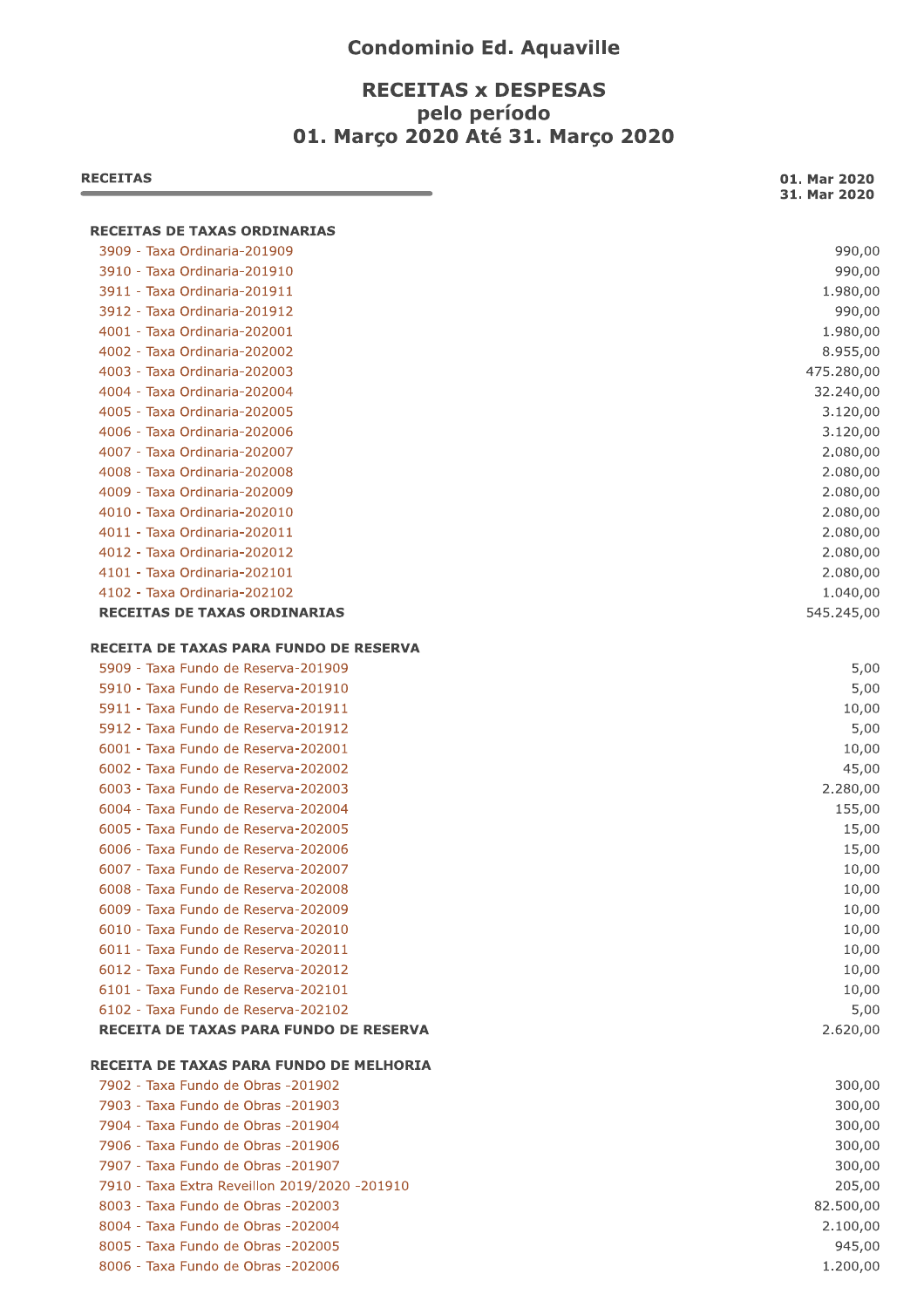| 8007 - Taxa Fundo de Obras -202007                                                  | 900,00     |
|-------------------------------------------------------------------------------------|------------|
| 8008 - Taxa Fundo de Obras -202008                                                  | 900,00     |
| RECEITA DE TAXAS PARA FUNDO DE MELHORIA                                             | 90.250,00  |
| <b>RECEITAS COM TAXAS EXTRAS</b>                                                    |            |
| 9206 - Taxa Uso Salao de Festas                                                     | 350,00     |
| 9207 - Taxa Uso Churrasqueira                                                       | 600,00     |
| <b>RECEITAS COM TAXAS EXTRAS</b>                                                    | 950,00     |
| <b>RECEITAS VENDAS/SERVICOS</b>                                                     |            |
| 9351 - Receita com Vendas de Mercadorias (ILHA AGUAS, SALAO DE JOGOS E BAR FITNESS) | 350,00     |
| 9353 - Receita com Servicos de SAUNA, FITNESS, INTERNET, CAIAQUE, BICICLETAS        | 442,50     |
| 9354 - Receitas Diversas (CARTEIRAS, ETC.)                                          | 130,00     |
| <b>RECEITAS VENDAS/SERVICOS</b>                                                     | 922,50     |
| <b>OUTRAS RECEITAS</b>                                                              |            |
| 9376 - Receita com Multa de Atraso                                                  | 3.848,32   |
| 9377 - Receita com Juros de Aplicacoes                                              | 179,11     |
| 9399 - Receitas com Depositos Ainda Nao Identificadas                               | 8.916,36   |
| <b>OUTRAS RECEITAS</b>                                                              | 12.943,79  |
| <b>TOTAL DE RECEITAS</b>                                                            | 652.931,29 |
|                                                                                     |            |
| <b>DESPESAS</b>                                                                     |            |
| <b>DESPESAS COM PRODUTOS PARA VENDA</b>                                             |            |
| 9401 - Despesa com Compras de Picoles/Sorvetes                                      | 9.372,13   |
| 9402 - Despesa com Compras de Bebidas                                               | 3.453,70   |
| 9403 - Despesa com Compras de Racao para Peixes                                     | 895,26     |
| 9405 - Despesa com Compras de Alimentos/Bombons/Salgados                            | 98,06      |
| <b>DESPESAS COM PRODUTOS PARA VENDA</b>                                             | 13.819,15  |
| <b>DESPESAS COM MATERIAIS DE CONSUMO</b>                                            |            |
| 9451 - Despesa com Material Eletrico                                                | 3.325,02   |
| 9453 - Despesa com Material de Limpeza                                              | 5.019,85   |
| 9454 - Despesa com Produtos Quimicos Piscina                                        | 10.256,10  |
| 9455 - Despesa com ETA                                                              | 1.987,95   |
| 9456 - Despesa com Jardinagem                                                       | 4.350,00   |
| 9457 - Despesa com Dedetizacao                                                      | 3.975,00   |
| 9459 - Despesa com Materiais de Escritorio                                          | 190,80     |
| 9460 - Despesas com Equipamentos Eletro-Eletronicos                                 | 702,11     |
| 9490 - Despesa com Manutencao de Caiaques                                           | 594,00     |
| 9491 - Despesa com Manutencao de Bicicletas                                         | 1.416,00   |
| 9499 - Despesa com Frete                                                            | 1.053,49   |
| <b>DESPESAS COM MATERIAIS DE CONSUMO</b>                                            | 32.870,32  |
| <b>DESPESAS FOLHA DE PESSOAL/TRIBUTOS</b>                                           |            |
| 9510 - Despesa com Salarios                                                         | 159.120,16 |
| 9511 - Despesa com Salarios Complementar                                            | 8.270,00   |
| 9512 - Despesa com Ferias                                                           | 2.212,40   |
| 9513 - Despesa com Rescisao de Funcionarios                                         | 8.728,25   |
| 9514 - Despesa com FGTS-Rescisao                                                    | 2.962,57   |
| 9516 - Despesa com INSS                                                             | 61.267,54  |
| 9517 - Despesa com FGTS                                                             | 14.304,50  |
| 9520 - Despesa com Alimentacao - CONTRATO                                           | 27.781,00  |
| 9521 - Despesa com Vale-Transporte                                                  | 4.731,80   |
| 9522 - Despesa com Transporte Funcionarios                                          | 10.364,20  |
| 9523 - Despesa com IRRF                                                             | 3.218,32   |
| 9524 - Despesa com Plano de Saude-Contrato                                          | 15.177,94  |
| 9525 - Despesa com Medicamentos                                                     | 389,09     |
| 9526 - Despesa com Pensao Alimenticia                                               | 1.229,56   |
| 9527 - Despesa com Cafe da Manha/Lanche-Contrato                                    | 12.257,25  |
| 9528 - Despesa com ISS                                                              | 2.611,18   |
|                                                                                     |            |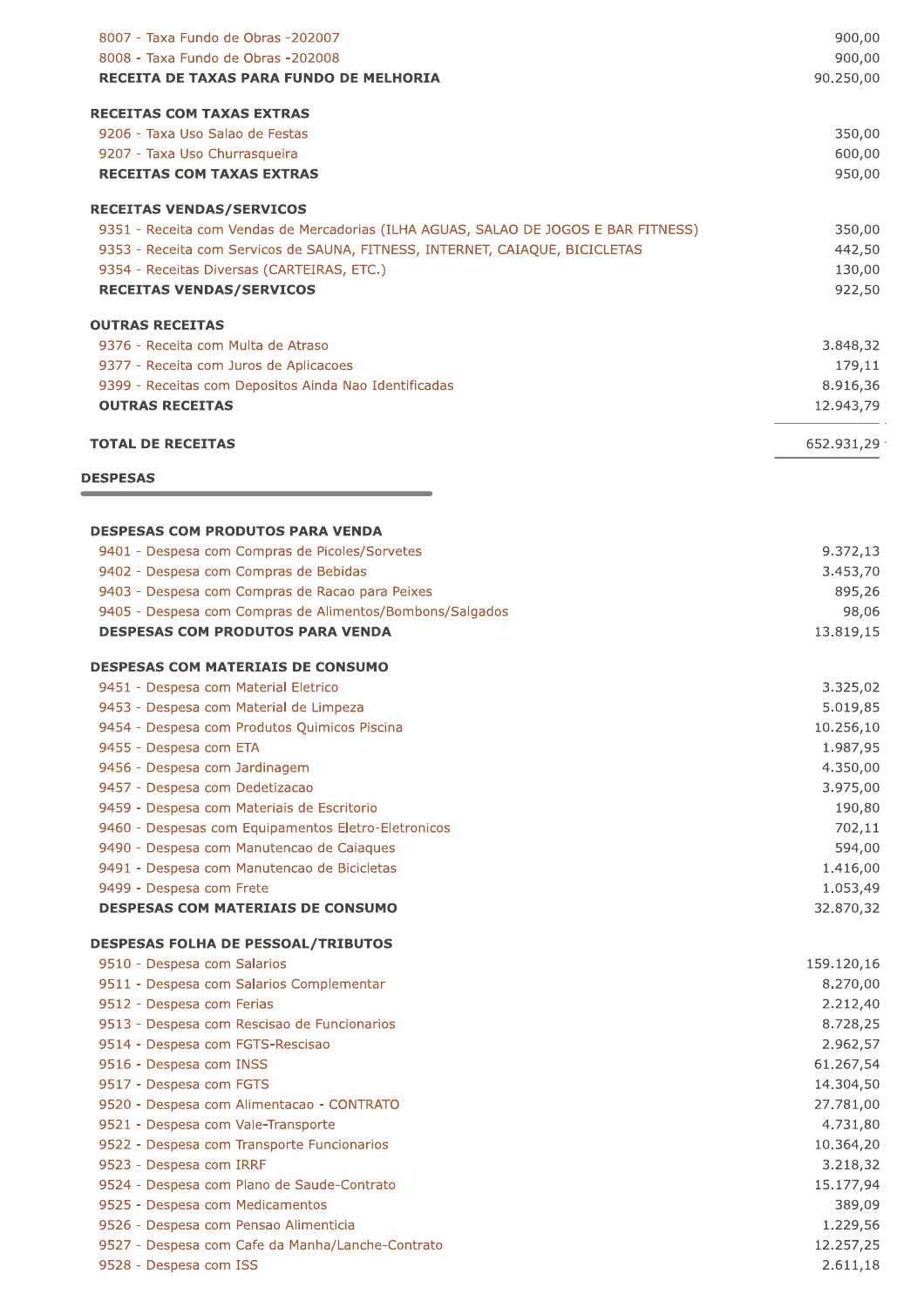| 9530 - Despesa com Fardamento                                                   | 1.089,47              |
|---------------------------------------------------------------------------------|-----------------------|
| 9531 - Despesa com EPI                                                          | 2.950,94              |
| 9535 - Despesa com Pessoal-Diversos                                             | 1.100,00              |
| 9536 - Despesa com Auxilio Combustivel                                          | 5.365,00              |
| 9537 - Despesa com Cesta Basica                                                 | 1.223,80              |
| <b>DESPESAS FOLHA DE PESSOAL/TRIBUTOS</b>                                       | 346.354,97            |
| <b>SERVICOS ESSENCIAIS</b>                                                      |                       |
| 9560 - Despesa com Energia Eletrica                                             | 36.402,77             |
| 9562 - Despesa com Gas GLP                                                      | 7.745,04              |
| 9563 - Despesa com Gas SAUNA                                                    | 3.046,68              |
| 9566 - Despesas com Telefonia                                                   | 813,97                |
| 9568 - Despesas com Telefonia-Tronco de Ramais-Contrato                         | 978,03                |
| 9569 - Despesas com Provedor de Internet-Contrato                               | 998,00                |
| 9570 - Despesas com TV por Assinatura - Contrato                                | 897,83<br>519,80      |
| 9571 - Despesas com Manutencao do Sistema Cameras<br><b>SERVICOS ESSENCIAIS</b> | 51.402,12             |
| <b>DESPESAS ADMINISTRATIVAS</b>                                                 |                       |
| 9612 - Despesas com Copias-Contrato                                             | 761,94                |
| 9616 - Despesas com Contador-Contrato                                           | 2.873,15              |
| 9618 - Despesa com Seguro de Bens do Condominio                                 | 974,54                |
| 9620 - Despesa com Software-Manutencao-Contrato                                 | 399,20                |
| 9622 - Despesas com Manutencao de Veiculos                                      | 80,00                 |
| 9623 - Despesas com Cartorio/Correios                                           | 4,47                  |
| <b>DESPESAS ADMINISTRATIVAS</b>                                                 | 5.093,30              |
| <b>MANUTENCAO E CONSERVACAO</b>                                                 |                       |
| 9655 - Despesa com Manutencao de Maquinas Eletricas/Bombas                      | 9.348,10              |
| 9661 - Despesa com Manutencao de Sombreiros                                     | 1.891,50              |
| 9663 - Despesas com Aquisicao de Equipamentos/Ferramentas                       | 3.607,08              |
| 9667 - Despesas com Manutencao Computadores                                     | 1.065,70              |
| 9669 - Despesas com Manutencao de Controle de Acesso                            | 3.035,00              |
| 9673 - Despesas com Manutencao de Bastoes / Ponto Eletronico (Contrato)         | 163,13                |
| 9675 - Despesa com Manutencao da Antena Coletiva-Contrato                       | 1.307,10              |
| <b>MANUTENCAO E CONSERVACAO</b>                                                 | 20.417,61             |
| <b>SEGURANCA DO TRABALHO E AFINS</b>                                            |                       |
| 9705 - Despesas com ASOs                                                        | 40,00                 |
| <b>SEGURANCA DO TRABALHO E AFINS</b>                                            | 40,00                 |
| <b>OBRAS E/OU MELHORIAS</b>                                                     |                       |
| 9760 - Despesas com Conservacao/Melhorias                                       | 11.232,01             |
| 9780 - Despesas com Recuperacao de Blocos                                       | 16.605,00             |
| <b>OBRAS E/OU MELHORIAS</b>                                                     | 27.837,01             |
| <b>DESPESAS DIVERSAS</b>                                                        |                       |
| 9805 - Despesas com Associacao Porto das Dunas                                  | 2.100,00              |
| 9810 - Despesas com Combustivel                                                 | 1.432,51              |
| 9820 - Despesas com Esporte/Lazer                                               | 7.092,80              |
| 9830 - Despesas Eventuais                                                       | 200,00                |
| 9840 - Despesas com Fitness<br>9845 - Despesas com Advogados                    | 6.120,00<br>19.272,21 |
| 9849 - Despesas com Servicos Graficos                                           | 200,00                |
| <b>DESPESAS DIVERSAS</b>                                                        | 36.417,52             |
| <b>DESPESAS FINANCEIRAS</b>                                                     |                       |
| 9860 - Despesas com Cobranca Bancaria                                           | 1.861,77              |
| 9870 - Despesas com Tarifas Bancarias Diversas                                  | 3,75                  |
| <b>DESPESAS FINANCEIRAS</b>                                                     | 1.865,52              |
| <b>DESPESAS EXTRAORDINARIAS</b>                                                 |                       |
| 9931 - Despesas com Repaginacao Aquaville                                       | 85.929,08             |
| 9934 - Despesas com Reforco dos Blocos                                          | 37.644,47             |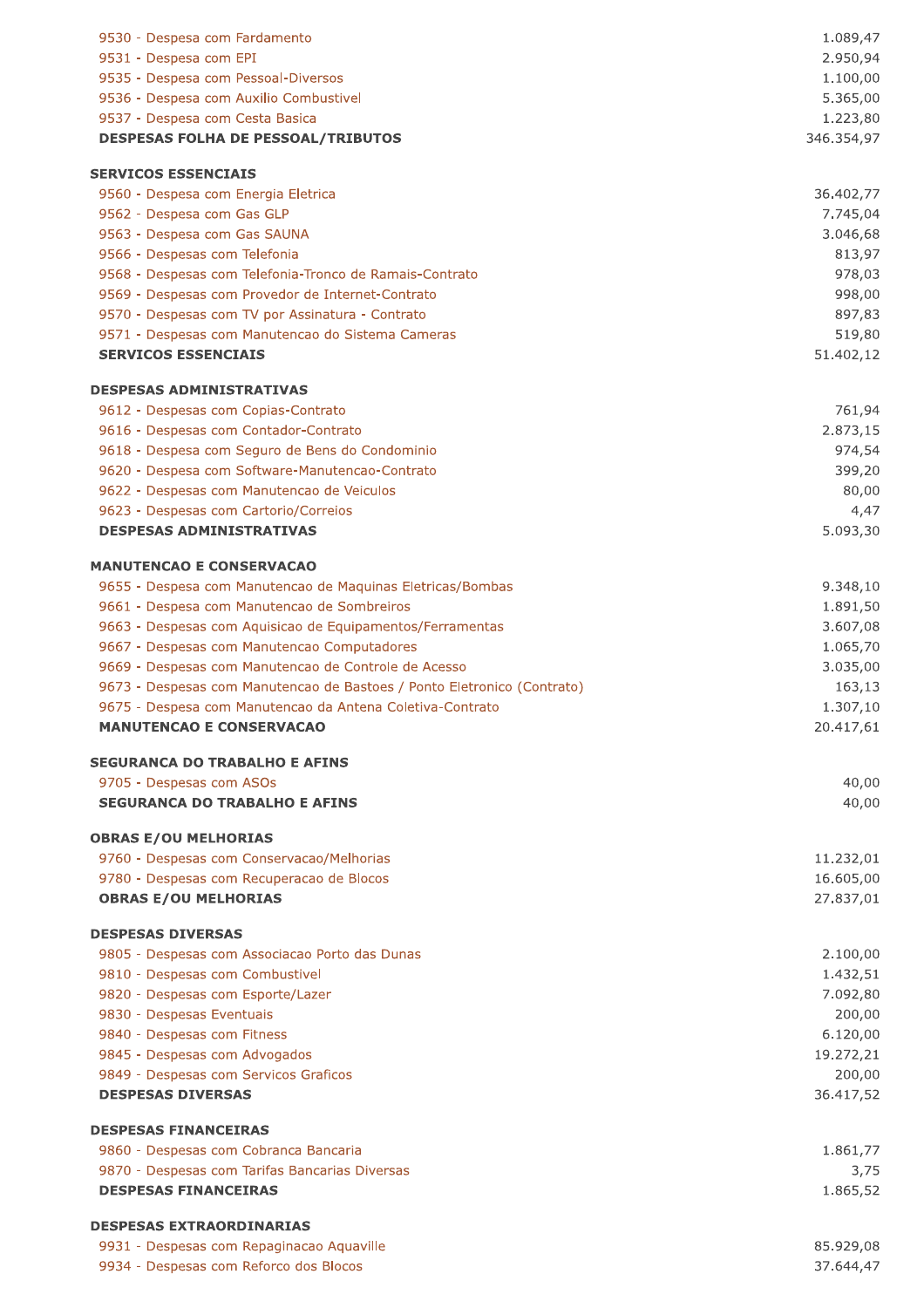| 9958 - Despesas com Auditoria<br><b>DESPESAS EXTRAORDINARIAS</b> | 2.200,00<br>125.773,55 |
|------------------------------------------------------------------|------------------------|
| <b>TOTAL DE DESPESAS</b>                                         | 661.891,07             |
| SUPERÁVIT/(DÉFICIT):                                             | (8.959,78)             |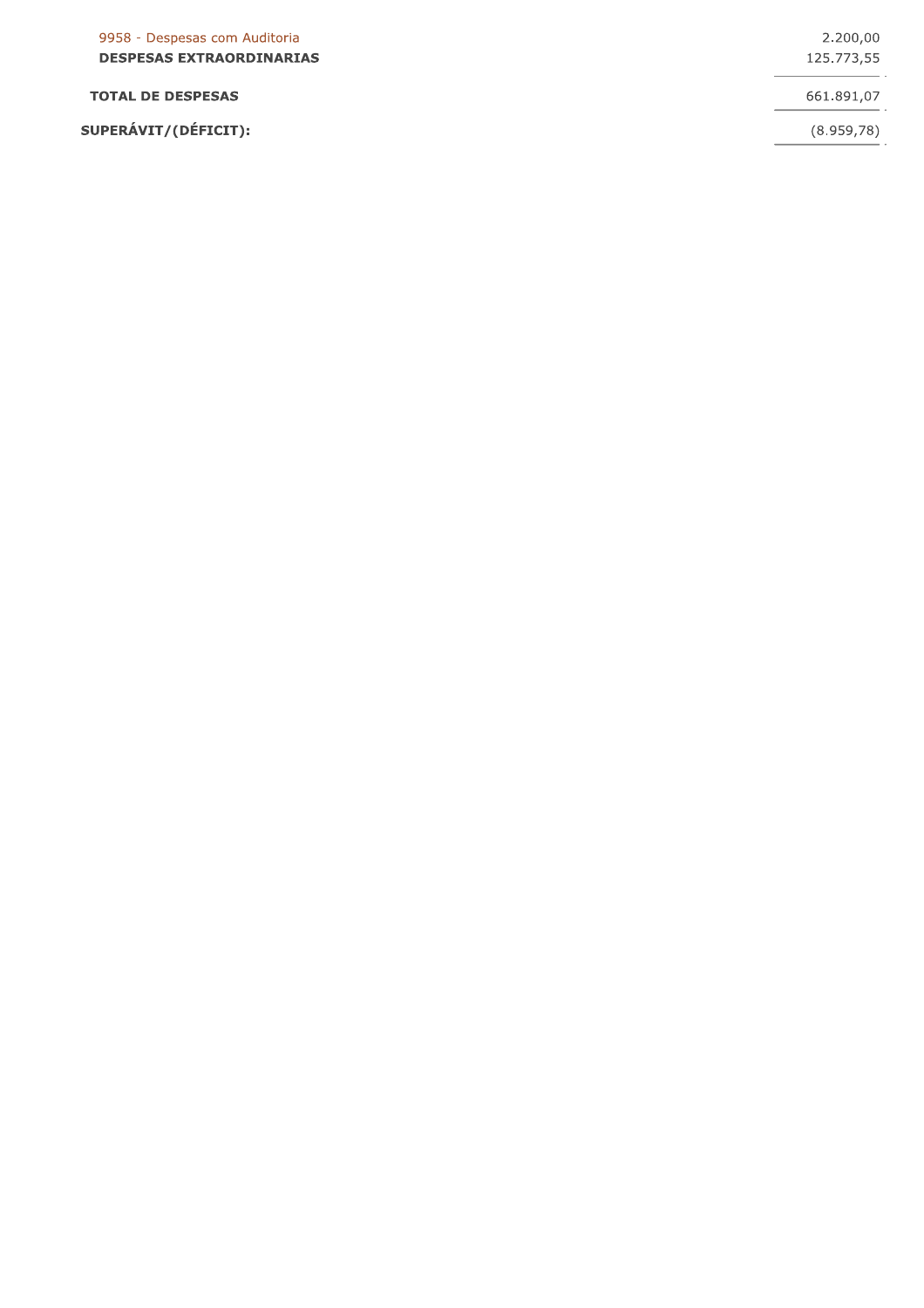De 01. Março 2020<br>Até 31. Março 2020<br>Em Aberto Fechado

| Data de<br>pagamento | Fatura/Recibo                            | <b>Fornecedor</b>                                                  | <b>Total</b> | <b>Total</b><br><b>Efetuado</b> |
|----------------------|------------------------------------------|--------------------------------------------------------------------|--------------|---------------------------------|
| 1 02.03.2020         | TELEFONIA 01/2020                        | KLEBER GALIZA MOTA - ME                                            | 1.075,23     | 1.075,23                        |
| 2 02.03.2020         | <b>ISS</b>                               | PREFEITURA DE AQUIRAZ                                              | 1.402,58     | 1.402,58                        |
| 3 02.03.2020         | <b>ISS</b>                               | PREFEITURA DE AQUIRAZ                                              | 261,43       | 261,43                          |
| 4 02.03.2020         | NF 119623                                | R M C CASA E CONSTRUCAO                                            | 4.936,05     | 4.936,05                        |
| 5 02.03.2020         | <b>NF 2184</b>                           | ROMMEL BORGES PINTO                                                | 3.877,10     | 3.877,10                        |
| 6 02.03.2020         | NF 26 2ª QUINZENA                        | BELVIDA DISTRIBUIDORA DE<br>EVENTOS E PAISAGISMO LTDA              | 1.000,00     | 1.000,00                        |
| 7 02.03.2020         | <b>NF 28204</b>                          | <b>LAFAIETE TINTAS</b>                                             | 1.195,22     | 1.195,22                        |
| 8 02.03.2020         | NF 427219                                | <b>NILO MAIA</b>                                                   | 821,45       | 821,45                          |
| 9 02.03.2020         | <b>NF 954</b>                            | ART SOL SOMBREIROS LTDA ME                                         | 1.891,50     | 1.891,50                        |
| 10 02.03.2020        | PAGAMENTO V.T MARÇO                      | Funcionario                                                        | 1.640,20     | 1.640,20                        |
| 11 02.03.2020        | SERVIÇOS PRESTADOS 29.02 A<br>01.03.2020 | Funcionario                                                        | 820,00       | 820,00                          |
|                      |                                          |                                                                    | 18.920,76    | 18.920,76                       |
| 12 03.03.2020        | <b>NF 010</b>                            | PET GULA COMERCIO E<br><b>SERVIÇOS</b>                             | 408,00       | 408,00                          |
| 13 03.03.2020        | 2ª QUINZENA DE FEVEREIRO/2020            | Funcionario                                                        | 1.015,35     | 1.015,35                        |
| 14 03.03.2020        | NF 120648                                | <b>BRINEL COM E SERV LTDA</b>                                      | 2.430,00     | 2.430,00                        |
| 15 03.03.2020        | NF 1312755                               | <b>INDAIA BRASIL AGUAS MINERAIS</b><br><b>LTDA</b>                 | 243,94       | 243,94                          |
| 16 03.03.2020        | NF 1656284                               | DISTRIBUIDORA IRMAOS<br><b>BARREIRO</b>                            | 414,16       | 414,16                          |
| 17 03.03.2020        | <b>NF 28241</b>                          | <b>LAFAIETE TINTAS</b>                                             | 468,06       | 468,06                          |
| 18 03.03.2020        | NF 432520                                | <b>NILO MAIA</b>                                                   | 676,26       | 676,26                          |
| 19 03.03.2020        | <b>NF 51174</b>                          | <b>APODI</b>                                                       | 1.708,54     | 1.708,54                        |
| 20 03.03.2020        | <b>NF 91549</b>                          | SIMAG COM. VAREJISTA DE<br>PRODUTOS DOMISSANITARIOS<br><b>LTDA</b> | 220,80       | 220,80                          |
| 21 03.03.2020        | <b>RECIBO</b>                            | <b>SB GELO PURO</b>                                                | 795,00       | 795,00                          |
|                      |                                          |                                                                    | 8.380,11     |                                 |
|                      |                                          |                                                                    |              |                                 |
| 22 04.03.2020        | <b>NF 559</b>                            | A L S CAFE INDUSTRIA DE<br><b>TINTAS LTDA</b>                      | 2.855,00     | 8.380,11<br>2.855,00            |
| 23 04.03.2020        | <b>CUSTAS PROCESSUAIS - COLMEIA</b>      | SERVIÇOS DIVERSOS                                                  | 5.764,64     | 5.764,64                        |
| 24 04.03.2020        | DIA DA MULHER E MÃES                     | <b>COMPRAS DIVERSAS</b>                                            | 700,00       |                                 |
| 25 04.03.2020        | DIA DA MULHER E MÃES                     | <b>COMPRAS DIVERSAS</b>                                            | 400,00       | 700,00<br>400,00                |
| 26 04.03.2020        | ENERGIA ELETRICA 03/2020                 | <b>COELCE</b>                                                      | 9.937,99     |                                 |
| 27 04.03.2020        | NF 08 2ª QUINZENA                        | LUIZ ALBERTO PORTO<br>MONTENEGRO ENG. CIVIL CREA<br>Nº 060711800-8 | 5.000,00     | 9.937,99<br>5.000,00            |
| 28 04.03.2020        | NF 11748                                 | <b>FRONERI BRASIL</b><br>DISTRIDUIDORA DE SORVETES E<br>CONG, LTDA | 1.168,91     | 1.168,91                        |
| 29 04.03.2020        | <b>NF 160</b>                            | JOSE ANDRE DA SILVA JUNIOR                                         | 5.000,00     |                                 |
| 30 04.03.2020        | RETIRADA DE ENTULHOS                     | Funcionario                                                        | 200,00       |                                 |
|                      |                                          |                                                                    | 31.026,54    | 5.000,00<br>200,00<br>31.026,54 |
| 31 05.03.2020        | <b>ISS</b>                               | PREFEITURA DE AQUIRAZ                                              | 917,37       | 917,37                          |
| 32 05.03.2020        | <b>CARRO DE MÃO</b>                      | <b>COMPRAS DIVERSAS</b>                                            | 280,00       | 280,00                          |
| 33 05.03.2020        | COD. 5907                                | JC INDUSTRIA E COMERCIO DE<br><b>ALIMENTOS</b>                     | 480,00       | 480,00                          |
| 34 05.03.2020        | FGTS 02/2020                             | MINISTERIO DO TRABALHO                                             | 14.244,61    | 14.244,61                       |
| 35 05.03.2020        | FGTS APRENDIZ 02/2020                    | MINISTERIO DO TRABALHO                                             | 59,89        | 59,89                           |
| 36 05.03.2020        | <b>NF</b>                                | <b>MAX REFORMA</b>                                                 | 4.840,00     | 4.840,00                        |
| 37 05.03.2020        | NF 172004                                | JAGUAR COMERCIO DE TINTAS<br><b>LTDA</b>                           | 270,00       | 270,00                          |
| 38 05.03.2020        | NF 2111 / 2112                           | CASA DO HORTICULTOR COM E<br><b>REPRES LTDA</b>                    | 1.725,00     | 1.725,00                        |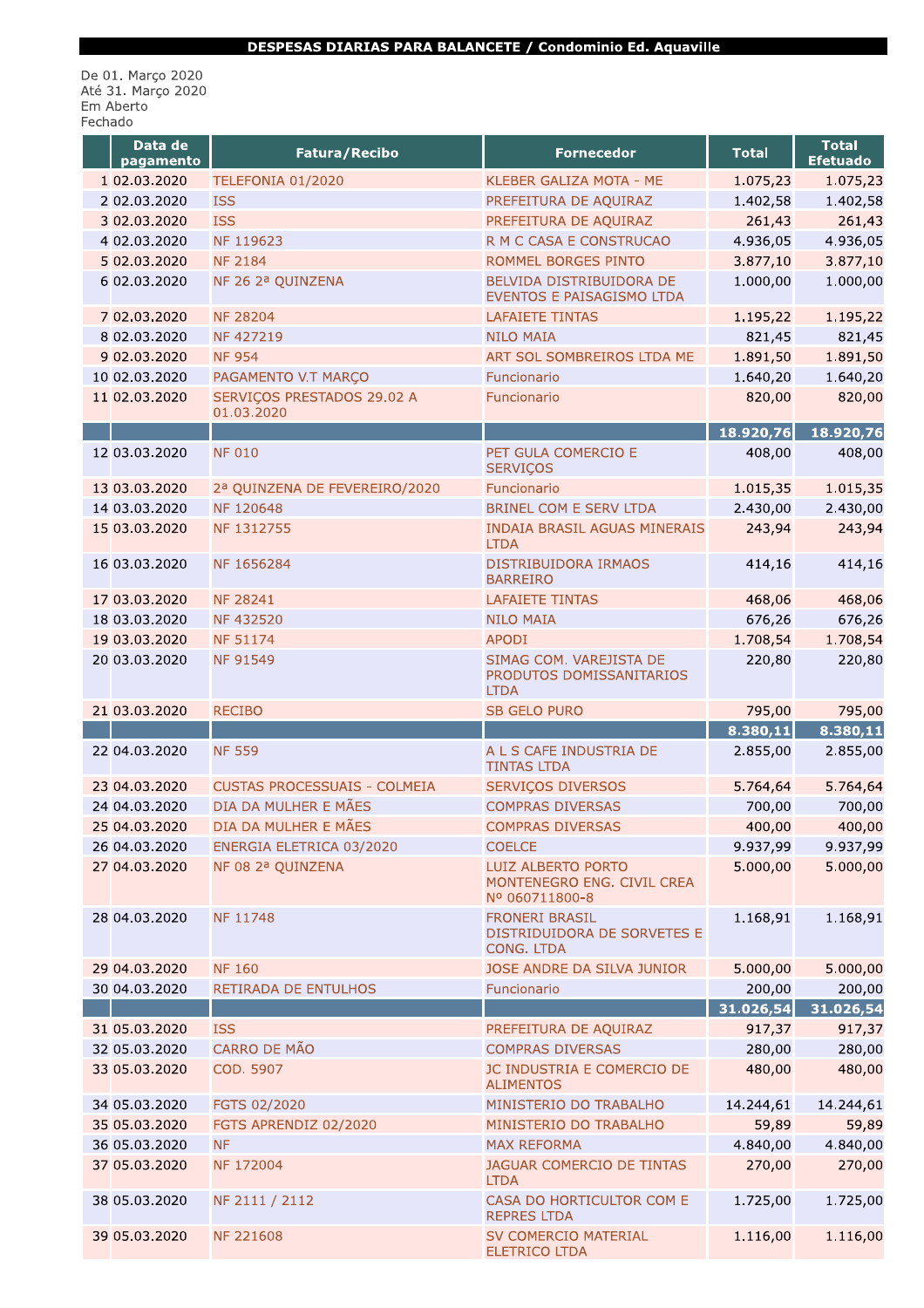| 40 05.03.2020 | NF 2340 / 2343                                                        | VM LOCAÇAO DE EQUIPAMENTOS<br><b>LTDA</b>                          | 432,00                | 432,00    |
|---------------|-----------------------------------------------------------------------|--------------------------------------------------------------------|-----------------------|-----------|
| 41 05.03.2020 | NF 275359                                                             | TALIMPO COMERCIO PRODUTOS<br>DE LIMPEZA LTDA                       | 256,50                | 256,50    |
| 42 05.03.2020 | <b>NF 290</b>                                                         | ROMMEL BORGES PINTO                                                | 998,00                | 998,00    |
| 43 05.03.2020 | NF 428243                                                             | <b>NILO MAIA</b>                                                   | 1.429,08              | 1.429,08  |
| 44 05.03.2020 | NF 61347 02/02                                                        | PRINTSETPULSEIRAS E<br><b>INGRESSOS EIRELI</b>                     | 1.295,00              | 1.295,00  |
| 45 05.03.2020 | RECIBO 02/2020                                                        | COOPERDUNAS / SINDICATO<br>DOS TAXISTAS DE AQUIRAZ                 | 280,00                | 280,00    |
| 46 05.03.2020 | <b>RETIRADA DE ENTULHOS</b>                                           | Funcionario                                                        | 200,00                | 200,00    |
| 47 05.03.2020 | <b>NF 199</b>                                                         | FRANCISCO NEUTON DE SOUSA                                          | 1.225,00              | 1.225,00  |
| 48 05.03.2020 | <b>NF 233</b>                                                         | ANTONIO JOSIMARIO SANTOS<br><b>SILVA</b>                           | 5.100,00              | 5.100,00  |
|               |                                                                       |                                                                    | 35.148,45             | 35.148,45 |
| 49 06.03.2020 | <b>CUSTAS DILIGENCIAIS 36-302</b>                                     | SERVIÇOS DIVERSOS                                                  | 47,14                 | 47,14     |
| 50 06.03.2020 | <b>CUSTAS DILIGENCIAIS 56-201 -</b><br><b>COLMEIA</b>                 | <b>SERVIÇOS DIVERSOS</b>                                           | 47,14                 | 47,14     |
| 51 06.03.2020 | <b>CUSTAS PROCESSUAIS 36-202</b>                                      | SERVIÇOS DIVERSOS                                                  | 1.746,98              | 1.746,98  |
| 52 06.03.2020 | <b>CUSTAS PROCESSUAIS 36-302</b>                                      | <b>SERVIÇOS DIVERSOS</b>                                           | 332,16                | 332,16    |
| 53 06.03.2020 | FERIAS ADIANTAMENTO                                                   | Funcionario                                                        | 1.300,00              | 1.300,00  |
| 54 06.03.2020 | <b>NF 1111</b>                                                        | <b>WORLD DIGITAL SOLUCOES</b>                                      | 761,94                | 761,94    |
|               |                                                                       | <b>INTELIGENTE LTDA</b>                                            |                       |           |
| 55 06.03.2020 | NF 147266                                                             | PARDAL INDUSTRIA E COMERCIO<br>DE SORVETES LTDA                    | 1.379,22              | 1.379,22  |
| 56 06.03.2020 | NF 2035969                                                            | RB COM IND LTDA                                                    | 1.468,19              | 1.468,19  |
| 57 06.03.2020 | <b>NF 24206</b>                                                       | SOLUCAO PRODUTOS PARA<br><b>CONSTRUCAO LTDA - EPP</b>              | 630,00                | 630,00    |
| 58 06.03.2020 | NF 2623 / 2648                                                        | <b>COMERCIAL DE MADEIRAS</b><br><b>JUREMA LTDA</b>                 | 84.000,00             | 84.000,00 |
| 59 06.03.2020 | NF 343790                                                             | DANSUL DISTRIBUIDORA DE<br><b>ALIMENTOS LTDA</b>                   | 135,14                | 135,14    |
| 60 06.03.2020 | NF 434287                                                             | ELZIANE ALVES FEITOSA                                              | 3.900,00              | 3.900,00  |
| 61 06.03.2020 | <b>NF4966</b>                                                         | <b>GERENCIAL CONTABILIDADE</b>                                     | 2.873,15              | 2.873,15  |
| 62 06.03.2020 | <b>NF 519</b>                                                         | TRANS FRET SERVICOS DE<br><b>FRETAMENTO LTDA</b>                   | 4.260,00              | 4.260,00  |
| 63 06.03.2020 | PENSÃO ALIMEN 02/2020 ALAN JORGE                                      | Funcionario                                                        | 221,24                | 221,24    |
| 64 06.03.2020 | PENSÃO ALIMEN 02/2020 FCO<br><b>ARTURIENE</b>                         | Funcionario                                                        | 265,92                | 265,92    |
| 65 06.03.2020 | PENSÃO ALIMEN 02/2020 LUIS<br><b>EDUARDO</b>                          | Funcionario                                                        | 318,17                | 318,17    |
| 66 06.03.2020 | PROCESSO 3939993-40.2012.8.06.0024<br>VANDERLEIA LINHARES X AQUAVILLE | ADVOGADO(A)                                                        | 7.820,77              | 7.820,77  |
| 67 06.03.2020 | RETIRADA DE ENTULHOS                                                  | Funcionario                                                        | 200,00                | 200,00    |
| 68 06.03.2020 | SERVIÇOS PRESTADOS ARVORISMO<br>07.03 A 08.03.2020                    | Funcionario                                                        | 320,00                | 320,00    |
|               |                                                                       |                                                                    | 112.027,16 112.027,16 |           |
| 69 09.03.2020 | AR-CONDICIONADO                                                       | <b>SERVIÇOS DIVERSOS</b>                                           | 600,00                | 600,00    |
| 70 09.03.2020 | ASSOPORDUNAS 03/2020                                                  | ASSOCIACAO PORTO DAS DUNAS                                         | 2.100,00              | 2.100,00  |
| 71 09.03.2020 | <b>CUSTAS PROCESSUAIS 36-302</b>                                      | SERVIÇOS DIVERSOS                                                  | 1.414,82              | 1.414,82  |
| 72 09.03.2020 | NF 14915 02/02                                                        | DNS IRRIGACAO COM. DE<br>MAQUINAS E IMPLEMENTOS<br><b>AGRICOLA</b> | 1.146,39              | 1.146,39  |
| 73 09.03.2020 | NF 16078                                                              | <b>COMERCIAL BRASIL</b><br>DISTRIBUIDORA EIRELI                    | 482,10                | 482,10    |
| 74 09.03.2020 | NF 231424                                                             | <b>NESTLE BRASIL LTDA</b>                                          | 98,06                 | 98,06     |
| 75 09.03.2020 | <b>NF 28278</b>                                                       | <b>LAFAIETE TINTAS</b>                                             | 463,27                | 463,27    |
| 76 09.03.2020 | NF 307194                                                             | DTS-COM COM DE EDU DE SEG<br>ELE - EIRELI                          | 302,11                | 302,11    |
| 77 09.03.2020 | NF 5745 SAUNA                                                         | <b>NACIONAL GAS</b>                                                | 1.372,68              | 1.372,68  |
| 78 09.03.2020 | NF 5746 BLOCOS                                                        | <b>NACIONAL GAS</b>                                                | 3.348,00              | 3.348,00  |
| 79 09.03.2020 | RECIBO 02/2020 EVENTO CARNAVAL                                        | M A P ASSESSORIA                                                   | 2.000,00              | 2.000,00  |
| 80 09.03.2020 | RETIRADA DE ENTULHOS                                                  | Funcionario                                                        | 200,00                | 200,00    |
| 81 09.03.2020 | SERVIÇOS PRESTADOS 29.02 A                                            | Funcionario                                                        | 1.197,00              | 1.197,00  |
|               | 01.03.2020                                                            |                                                                    | 14.724,43             | 14.724,43 |
|               |                                                                       |                                                                    |                       |           |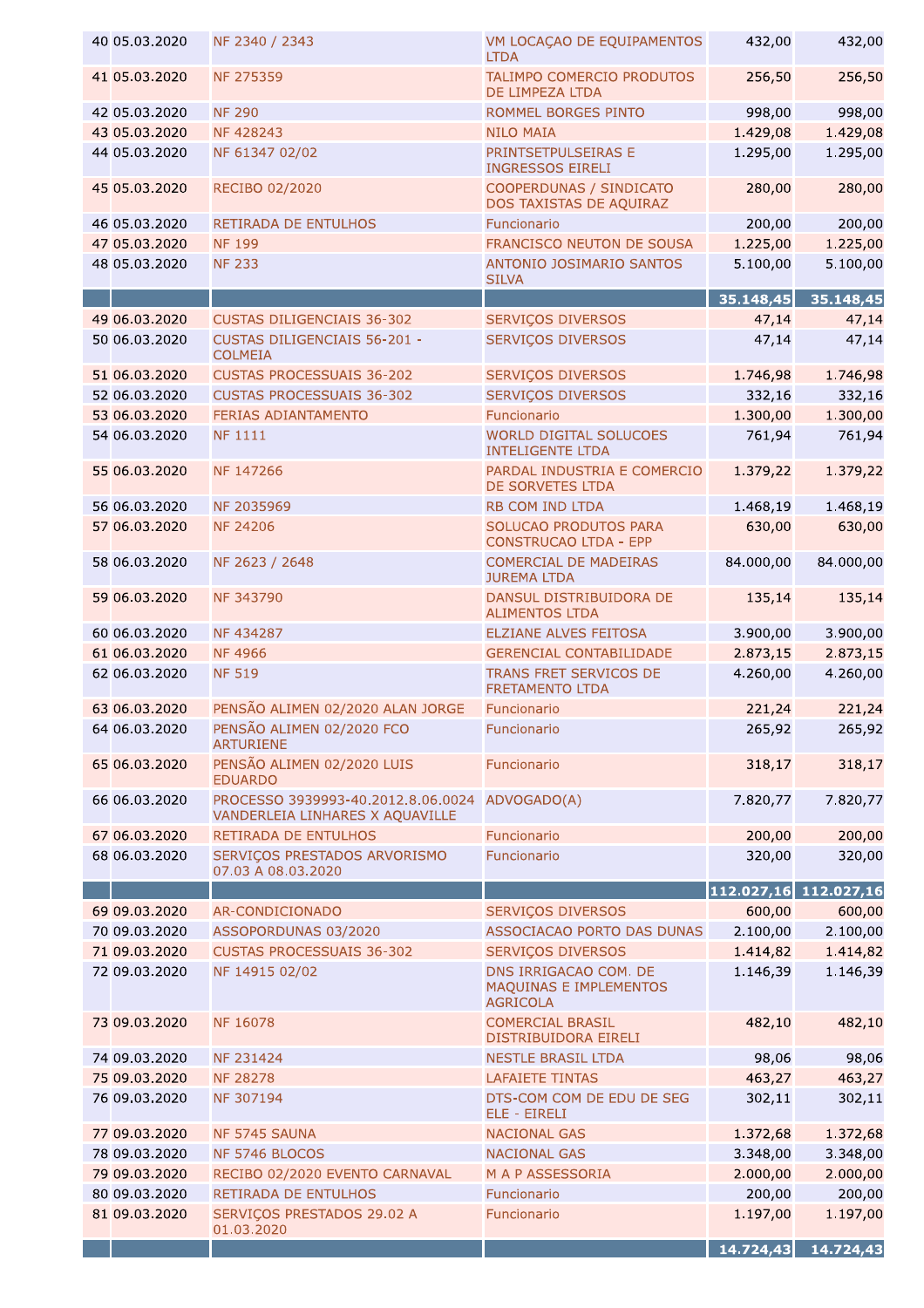| 82 10.03.2020  | AJUDA ADM 03/2020                                        | <b>ADMINISTRADOR</b>                                 | 5.000,00  | 5.000,00  |
|----------------|----------------------------------------------------------|------------------------------------------------------|-----------|-----------|
| 83 10.03.2020  | <b>FARDAMENTO</b>                                        | <b>C.ROLIM CONFECÇOES</b>                            | 929,67    | 929,67    |
| 84 10.03.2020  | <b>ISS</b>                                               | PREFEITURA DE AQUIRAZ                                | 29,80     | 29,80     |
| 85 10.03.2020  | LICENCIAMENTO/DPVAT 2020 PNE 0993<br><b>MOTO LARANJA</b> | <b>DETRAN-CE</b>                                     | 146,99    | 146,99    |
| 86 10.03.2020  | <b>MARÇO/2020</b>                                        | SKY BRASIL SERVICOS LTDA                             | 550,63    | 550,63    |
| 87 10.03.2020  | NF 20189291                                              | <b>HAPVIDA</b>                                       | 14.466,46 | 14.466,46 |
| 88 10.03.2020  | NF 20189974 ODONTO                                       | <b>HAPVIDA</b>                                       | 711,48    | 711,48    |
| 89 10.03.2020  | <b>NF 4413</b>                                           | SOUSA PETROLEO E SERVIÇOS<br><b>LTDA</b>             | 82,11     | 82,11     |
| 90 10.03.2020  | NF 581 11/12                                             | <b>ACCORD AUDITORES</b><br><b>INDEPENDENTES SS</b>   | 2.064,70  | 2.064,70  |
| 91 10.03.2020  | <b>NF 8261</b>                                           | ELEKTRA DISTRIBUIDORA DE<br>MATERIAL ELETRICO EIRELI | 254,10    | 254,10    |
| 92 10.03.2020  | <b>NF 8289</b>                                           | ELEKTRA DISTRIBUIDORA DE<br>MATERIAL ELETRICO EIRELI | 304,92    | 304,92    |
| 93 10.03.2020  | PENSÃO ALIMEN 02/2020 LUIS<br><b>EDUARDO - FERIAS</b>    | Funcionario                                          | 424,23    | 424,23    |
| 94 10.03.2020  | RESSARCIMENTO DE MOVEL                                   | <b>SERVIÇOS DIVERSOS</b>                             | 500,00    | 500,00    |
| 95 10.03.2020  | RETIRADA DE ENTULHOS                                     | Funcionario                                          | 200,00    | 200,00    |
|                |                                                          |                                                      | 25.665,09 | 25.665,09 |
| 96 11.03.2020  | APÓLICE 350141 02/2020                                   | TOKIO MARINE SEGURADORA S.<br>Α.                     | 827,55    | 827,55    |
| 97 11.03.2020  | FGTS RESCISÓRIO ALANE DA SILVA<br><b>PONTES</b>          | Funcionario                                          | 2.120,57  | 2.120,57  |
| 98 11.03.2020  | FGTS RESCISÓRIO CLAUDEMIR DOS<br><b>SANTOS</b>           | Funcionario                                          | 390,53    | 390,53    |
| 99 11.03.2020  | FGTS RESCISÓRIO MIGUEL RODRIGUES<br><b>PEREIRA</b>       | Funcionario                                          | 451,47    | 451,47    |
| 100 11.03.2020 | NF 11061                                                 | DOURADO INDUSTRIA E COM DE<br>FIBERGLASS EIRELI ME   | 594,00    | 594,00    |
| 101 11.03.2020 | NF 124343                                                | DOMINGOS ARAUJO NETO<br>COMERCIO E INDUSTRIAL LTDA   | 520,00    | 520,00    |
| 102 11.03.2020 | NF 146880                                                | <b>BRASIL TINTAS</b>                                 | 568,00    | 568,00    |
| 103 11.03.2020 | <b>NF 21449</b>                                          | <b>PETROMAX</b>                                      | 352,47    | 352,47    |
| 104 11.03.2020 | NF 307757                                                | DTS-COM COM DE EDU DE SEG<br>ELE - EIRELI            | 519,80    | 519,80    |
| 105 11.03.2020 | NF 428072                                                | J E COM DE EMBALAGENS LTDA                           | 1.243,98  | 1.243,98  |
| 106 11.03.2020 | <b>NF 5798</b>                                           | M C VASCONCELOS E CIA LTDA                           | 430,00    | 430,00    |
| 107 11.03.2020 | <b>NF 704</b>                                            | MARLUCE DE OLIVEIRA DA SILVA                         | 732,95    | 732,95    |
| 108 11.03.2020 | RESCISÃO ALANE DA SILVA PONTES                           | Funcionario                                          | 4.038,50  | 4.038,50  |
| 109 11.03.2020 | RESCISÃO MIGUEL RODRIGUES<br><b>PEREIRA</b>              | Funcionario                                          | 2.404,72  | 2.404,72  |
|                |                                                          |                                                      | 15.194,54 | 15.194,54 |
| 110 12.03.2020 | ENERGIA ELETRICA 03/2020                                 | <b>COELCE</b>                                        | 18.556,33 | 18.556,33 |
| 111 12.03.2020 | <b>NF</b>                                                | <b>MERCADO PAGO</b>                                  | 190,80    | 190,80    |
| 112 12.03.2020 | <b>NF 11</b>                                             | REGILSON LOPES FERREIRA                              | 2.610,00  | 2.610,00  |
| 113 12.03.2020 | NF 11981                                                 | <b>BEACH BIKE</b>                                    | 1.416,00  | 1.416,00  |
| 114 12.03.2020 | NF 1317092                                               | <b>INDAIA BRASIL AGUAS MINERAIS</b><br><b>LTDA</b>   | 110,34    | 110,34    |
| 115 12.03.2020 | NF 2038150                                               | RB COM IND LTDA                                      | 1.535,31  | 1.535,31  |
| 116 12.03.2020 | <b>NF 2189</b>                                           | CASA DO HORTICULTOR COM E<br><b>REPRES LTDA</b>      | 3.600,00  | 3.600,00  |
| 117 12.03.2020 | <b>NF 28318</b>                                          | <b>LAFAIETE TINTAS</b>                               | 160,00    | 160,00    |
| 118 12.03.2020 | <b>NF 3072</b>                                           | ANDRE BRINGEL INDUSTRIA DE                           | 304,00    | 304,00    |
|                |                                                          | <b>AGUAS ENVASADAS LTDA</b>                          |           |           |
| 119 12.03.2020 | <b>NF 72418</b>                                          | COMERCIAL ACO FORTALEZA<br><b>LTDA</b>               | 1.829,70  | 1.829,70  |
| 120 12.03.2020 | RESCISÃO CLAUDEMIR DOS SANTOS                            | Funcionario                                          | 2.285,03  | 2.285,03  |
| 121 12.03.2020 | <b>NF 119</b>                                            | JONAS DE JESUS DO<br><b>NASCIMENTO</b>               | 15.827,00 | 15.827,00 |
|                |                                                          |                                                      | 48.424,51 | 48.424,51 |
| 122 13.03.2020 | <b>COMPRA DE CADEIRAS</b>                                | <b>COMPRAS DIVERSAS</b>                              | 140,00    | 140,00    |
| 123 13.03.2020 | 1ª QUINZENA DE MARÇO                                     | Funcionario                                          | 44.790,00 | 44.790,00 |
| 124 13.03.2020 | 1ª QUINZENA DE MARÇO                                     | Funcionario                                          | 400,00    | 400,00    |
| 125 13.03.2020 | 1ª QUINZENA DE MARÇO                                     | Funcionario                                          | 500,00    | 500,00    |
|                |                                                          |                                                      |           |           |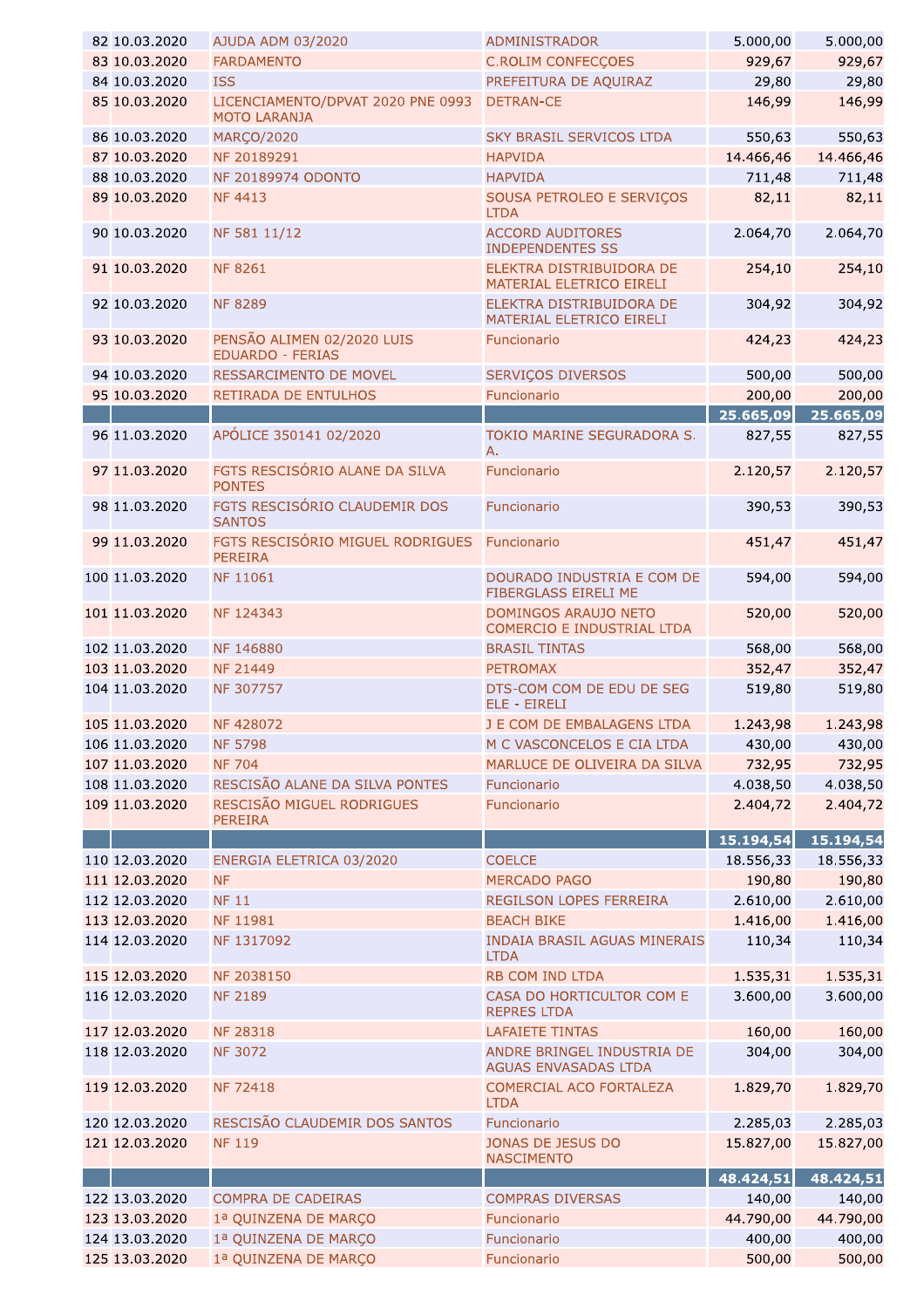| 126 13.03.2020 | 1ª QUINZENA DE MARÇO                               | Funcionario                                                        | 400,00    | 400,00    |
|----------------|----------------------------------------------------|--------------------------------------------------------------------|-----------|-----------|
| 127 13.03.2020 | 1ª QUINZENA DE MARÇO                               | Funcionario                                                        | 3.502,55  | 3.502,55  |
| 128 13.03.2020 | 1ª QUINZENA DE MARÇO                               | Funcionario                                                        | 400,00    | 400,00    |
| 129 13.03.2020 | 1ª QUINZENA DE MARÇO                               | Funcionario                                                        | 900,00    | 900,00    |
| 130 13.03.2020 | 1ª QUINZENA DE MARÇO                               | Funcionario                                                        | 650,00    | 650,00    |
| 131 13.03.2020 | 1ª QUINZENA DE MARÇO                               | Funcionario                                                        | 1.440,00  | 1.440,00  |
| 132 13.03.2020 | COD. 5983                                          | JC INDUSTRIA E COMERCIO DE<br><b>ALIMENTOS</b>                     | 617,50    | 617,50    |
| 133 13.03.2020 | ENERGIA ELETRICA 03/2020<br><b>SUBESTACAO</b>      | <b>COELCE</b>                                                      | 7.351,51  | 7.351,51  |
| 134 13.03.2020 | FRETE REF. A NF                                    | ECOPLAST DA AMAZONIA LTDA                                          | 953,49    | 953,49    |
| 135 13.03.2020 | NF 104553                                          | STOCK COM DE EQUIP IND DE<br><b>SEGURA</b>                         | 1.312,40  | 1.312,40  |
| 136 13.03.2020 | NF 147485                                          | PARDAL INDUSTRIA E COMERCIO<br>DE SORVETES LTDA                    | 1.088,38  | 1.088,38  |
| 137 13.03.2020 | <b>NF 234</b>                                      | ANTONIO JOSIMARIO SANTOS<br><b>SILVA</b>                           | 6.360,00  | 6.360,00  |
| 138 13.03.2020 | NF 27 1ª QUINZENA                                  | BELVIDA DISTRIBUIDORA DE<br>EVENTOS E PAISAGISMO LTDA              | 1.000,00  | 1.000,00  |
| 139 13.03.2020 | NF 442107                                          | ELZIANE ALVES FEITOSA                                              | 4.166,25  | 4.166,25  |
| 140 13.03.2020 | PAGAMENTO DIVERSOS                                 | SERVIÇOS DIVERSOS                                                  | 1.562,00  | 1.562,00  |
| 141 13.03.2020 | <b>RECIBO</b>                                      | <b>SINAPSE BRASIL</b>                                              | 200,00    | 200,00    |
| 142 13.03.2020 | SERVIÇOS PRESTADOS ARVORISMO<br>14.03 A 15.03.2020 | Funcionario                                                        | 320,00    | 320,00    |
|                |                                                    |                                                                    | 78.054,08 | 78.054,08 |
| 143 16.03.2020 | <b>CUSTAS DILIGENCIAIS 36-202</b>                  | <b>SERVIÇOS DIVERSOS</b>                                           | 47,14     | 47,14     |
| 144 16.03.2020 | ENERGIA ELETRICA 03/2020                           | <b>COELCE</b>                                                      | 354,31    | 354,31    |
| 145 16.03.2020 | <b>MARÇO/2020</b>                                  | <b>ISBET</b>                                                       | 583,44    | 583,44    |
| 146 16.03.2020 | NF 120317                                          | R M C CASA E CONSTRUCAO                                            | 4.936,05  | 4.936,05  |
| 147 16.03.2020 | <b>NF 12215</b>                                    | <b>FRONERI BRASIL</b><br>DISTRIDUIDORA DE SORVETES E<br>CONG. LTDA | 1.209,77  | 1.209,77  |
| 148 16.03.2020 | <b>NF 2314</b>                                     | <b>BBADV - SERVICOS DE</b><br><b>COBRANCA EIRELI</b>               | 2.000,00  | 2.000,00  |
| 149 16.03.2020 | NF 25971                                           | <b>FORTAL CHECK BRASIL</b><br>SERVICOS DE INFORMACOES              | 51,42     | 51,42     |
| 150 16.03.2020 | <b>NF 270</b>                                      | <b>G R V FORTAL</b>                                                | 1.461,00  | 1.461,00  |
| 151 16.03.2020 | NF 343861                                          | DANSUL DISTRIBUIDORA DE<br><b>ALIMENTOS LTDA</b>                   | 115,54    | 115,54    |
| 152 16.03.2020 | NF 428737                                          | J E COM DE EMBALAGENS LTDA                                         | 1.280,00  | 1.280,00  |
| 153 16.03.2020 | <b>NF 579</b>                                      | JN MARMORE E GRANITO LTDA                                          | 3.726,40  | 3.726,40  |
| 154 16.03.2020 | NF 638164                                          | DIMAS DE MELO PIMENTA<br>SISTEMA DE PONTO E ACESSO<br><b>LTDA</b>  | 163,13    | 163,13    |
| 155 16.03.2020 | SERVIÇOS PRESTADOS 13.03 A<br>15.03.2020           | Funcionario                                                        | 1.060,00  | 1.060,00  |
|                |                                                    |                                                                    | 16.988,20 | 16.988,20 |
| 156 17.03.2020 | <b>NF</b>                                          | CAMELO METALMECANICA LTDA -<br><b>ME</b>                           | 1.767,68  | 1.767,68  |
| 157 17.03.2020 | NF 1094 / 1095 / 1100 / 1102                       | FRANCISCO MIGUEL DE FREITAS                                        | 4.473,00  | 4.473,00  |
| 158 17.03.2020 | NF 1319358                                         | <b>INDAIA BRASIL AGUAS MINERAIS</b><br><b>LTDA</b>                 | 378,92    | 378,92    |
| 159 17.03.2020 | <b>NF 161</b>                                      | JOSE ANDRE DA SILVA JUNIOR                                         | 4.500,00  | 4.500,00  |
| 160 17.03.2020 | NF 30 / 31                                         | ALCIDES VERNIER MOURA<br><b>FREIRE</b>                             | 8.695,00  | 8.695,00  |
| 161 17.03.2020 | <b>NF 700</b>                                      | MARLUCE DE OLIVEIRA DA SILVA                                       | 735,00    | 735,00    |
|                |                                                    |                                                                    | 20.549,60 | 20.549,60 |
| 162 18.03.2020 | <b>NF 009</b>                                      | PIETRO VALENTE                                                     | 985,00    | 985,00    |
| 163 18.03.2020 | <b>FATURA MARÇO</b>                                | <b>CLARO</b>                                                       | 813,97    | 813,97    |
| 164 18.03.2020 | INSS 2100 02/2020                                  | MINISTERIO DA FAZENDA                                              | 61.267,54 | 61.267,54 |
| 165 18.03.2020 | INSTFITNESS 02/2020                                | CARLOS AUGUSTO DE LIMA<br><b>FERNADES</b>                          | 880,00    | 880,00    |
| 166 18.03.2020 | <b>INSTRUTORES LAZER 03/2020</b>                   | <b>CARLOS AUGUSTO DE LIMA</b><br><b>FERNADES</b>                   | 4.022,80  | 4.022,80  |
| 167 18.03.2020 | IRRF-CSRF NF 581 ACCORD AUDITORES                  | MINISTERIO DA FAZENDA                                              | 33,00     | 33,00     |
| 168 18.03.2020 | IRRF FOLHA 0561 02/2020                            | MINISTERIO DA FAZENDA                                              | 667,79    | 667,79    |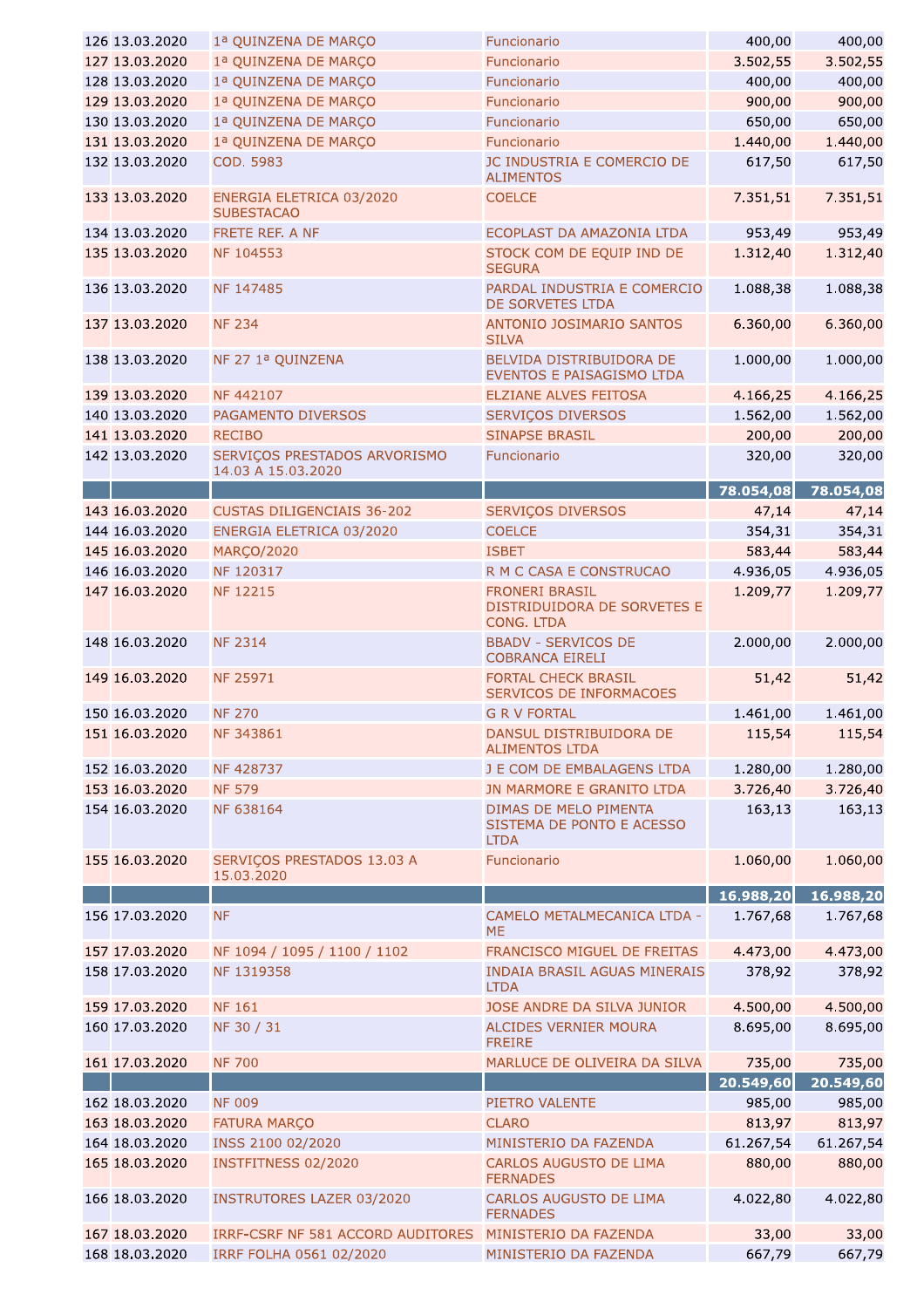| 169 18.03.2020 | NF 104727                               | STOCK COM DE EQUIP IND DE<br><b>SEGURA</b>                         | 508,20    | 508,20    |
|----------------|-----------------------------------------|--------------------------------------------------------------------|-----------|-----------|
| 170 18.03.2020 | NF 121672                               | <b>BRINEL COM E SERV LTDA</b>                                      | 520,94    | 520,94    |
| 171 18.03.2020 | <b>NF 1550</b>                          | <b>TAVARES &amp; NOBRE</b><br><b>SUPERMERCADOS LTDA</b>            | 2.156,00  | 2.156,00  |
| 172 18.03.2020 | <b>NF 28334</b>                         | <b>LAFAIETE TINTAS</b>                                             | 655,04    | 655,04    |
| 173 18.03.2020 | <b>NF 28376</b>                         | <b>LAFAIETE TINTAS</b>                                             | 960,00    | 960,00    |
| 174 18.03.2020 | <b>NF 7662</b>                          | ABF COMERCIO E SERVICOS DE<br>PISCINAS LTDA                        | 384,00    | 384,00    |
| 175 18.03.2020 | RECIBO/2020 02                          | LUCIVAN ARRUDA DE<br><b>FIGUEIREDO</b>                             | 400,00    | 400,00    |
|                |                                         |                                                                    | 74.254,28 | 74.254,28 |
| 176 19.03.2020 | <b>NF 13842</b>                         | URSULA ANDREA ALMEIDA<br><b>BARROS PONTE-ME</b>                    | 1.650,00  | 1.650,00  |
| 177 19.03.2020 | <b>NF 24387</b>                         | SOLUCAO PRODUTOS PARA<br><b>CONSTRUCAO LTDA - EPP</b>              | 4.175,00  | 4.175,00  |
| 178 19.03.2020 | <b>NF 5991</b>                          | FARMACIA GOTA MAIS LTDA                                            | 331,11    | 331,11    |
| 179 19.03.2020 | <b>NF 91693</b>                         | SIMAG COM. VAREJISTA DE<br>PRODUTOS DOMISSANITARIOS<br><b>LTDA</b> | 330,57    | 330,57    |
|                |                                         |                                                                    | 6.486,68  | 6.486,68  |
| 180 20.03.2020 | <b>NF 520</b>                           | TRANS FRET SERVICOS DE<br>FRETAMENTO LTDA                          | 4.260,00  | 4.260,00  |
| 181 20.03.2020 | ENERGIA ELETRICA 03/2020                | <b>COELCE</b>                                                      | 202,63    | 202,63    |
| 182 20.03.2020 | IRRF-CSRF NF 581 ACCORD AUDITORES       | MINISTERIO DA FAZENDA                                              | 102,30    | 102,30    |
| 183 20.03.2020 | <b>NF 23180</b>                         | APIGUANA MAQUINAS E<br>FERRAMENTAS LTDA-CEASA                      | 134,01    | 134,01    |
| 184 20.03.2020 | <b>NF 57398</b>                         | <b>IBYTE</b>                                                       | 359,70    | 359,70    |
|                |                                         |                                                                    | 5.058,64  | 5.058,64  |
| 185 23.03.2020 | <b>NF 008</b>                           | SOUSA PETROLEO E SERVIÇOS<br><b>LTDA</b>                           | 794,38    | 794,38    |
| 186 23.03.2020 | NF 1668380                              | DISTRIBUIDORA IRMAOS<br><b>BARREIRO</b>                            | 684,64    | 684,64    |
| 187 23.03.2020 | <b>NF 28412</b>                         | <b>LAFAIETE TINTAS</b>                                             | 429,72    | 429,72    |
| 188 23.03.2020 | NF 5745 SAUNA                           | <b>NACIONAL GAS</b>                                                | 1.674,00  | 1.674,00  |
| 189 23.03.2020 | NF 5963 BLOCOS                          | <b>NACIONAL GAS</b>                                                | 4.397,04  | 4.397,04  |
| 190 23.03.2020 | PIS 8301 02/2020                        | MINISTERIO DA FAZENDA                                              | 1.807,12  | 1.807,12  |
| 191 23.03.2020 | SERVIÇOS PRESTADOS 21.03 A<br>22.03.202 | Funcionario                                                        | 320,00    | 320,00    |
|                |                                         |                                                                    | 10.106,90 | 10.106,90 |
| 192 24.03.2020 | <b>NF</b>                               | <b>ELZIANE ALVES FEITOSA</b>                                       | 4.191,00  | 4.191,00  |
| 193 24.03.2020 | <b>NF 163</b>                           | JOSE ANDRE DA SILVA JUNIOR                                         | 4.250,00  | 4.250,00  |
| 194 24.03.2020 | <b>NF 52250</b>                         | <b>APODI</b>                                                       | 1.784,00  | 1.784,00  |
| 195 24.03.2020 | SALARIO ADM 03/2020                     | <b>ADMINISTRADOR</b>                                               | 5.864,62  | 5.864,62  |
|                |                                         |                                                                    | 16.089,62 | 16.089,62 |
| 196 25.03.2020 | NF 1322742                              | <b>INDAIA BRASIL AGUAS MINERAIS</b><br><b>LTDA</b>                 | 319,72    | 319,72    |
| 197 25.03.2020 | <b>NF 1534</b>                          | TecTreina Com e Serv Ltda                                          | 998,00    | 998,00    |
| 198 25.03.2020 | <b>NF 1540</b>                          | TecTreina Com e Serv Ltda                                          | 399,20    | 399,20    |
|                |                                         |                                                                    | 1.716,92  | 1.716,92  |
| 199 26.03.2020 | NF 240036                               | <b>INTEGRAL AGROINDUSTRIAL</b>                                     | 895,26    | 895,26    |
|                |                                         |                                                                    | 895,26    | 895,26    |
| 200 27.03.2020 | <b>NF 72788</b>                         | COMERCIAL ACO FORTALEZA<br><b>LTDA</b>                             | 1.726,15  | 1.726,15  |
| 201 27.03.2020 | PAGAMENTO DIVERSOS                      | Funcionario                                                        | 3.384,00  | 3.384,00  |
| 202 27.03.2020 | SERVIÇOS PRESTADOS                      | Funcionario                                                        | 464,00    | 464,00    |
|                |                                         |                                                                    | 5.574,15  | 5.574,15  |
| 203 30.03.2020 | <b>RECIBO</b>                           | <b>COMPRAS DIVERSAS</b>                                            | 2.709,17  | 2.709,17  |
| 204 30.03.2020 | 2ª QUINZENA DE MARÇO                    | Funcionario                                                        | 2.267,98  | 2.267,98  |
| 205 30.03.2020 | 2ª QUINZENA DE MARÇO                    | Funcionario                                                        | 75.541,55 | 75.541,55 |
| 206 30.03.2020 | 2ª QUINZENA DE MARÇO                    | Funcionario                                                        | 1.029,79  | 1.029,79  |
| 207 30.03.2020 | 2ª QUINZENA DE MARÇO                    | Funcionario                                                        | 625,00    | 625,00    |
| 208 30.03.2020 | 2ª QUINZENA DE MARÇO                    | Funcionario                                                        | 640,78    | 640,78    |
| 209 30.03.2020 | 2ª QUINZENA DE MARÇO                    | Funcionario                                                        | 1.216,39  | 1.216,39  |
| 210 30.03.2020 | 2ª QUINZENA DE MARÇO                    | Funcionario                                                        | 9.345,00  | 9.345,00  |